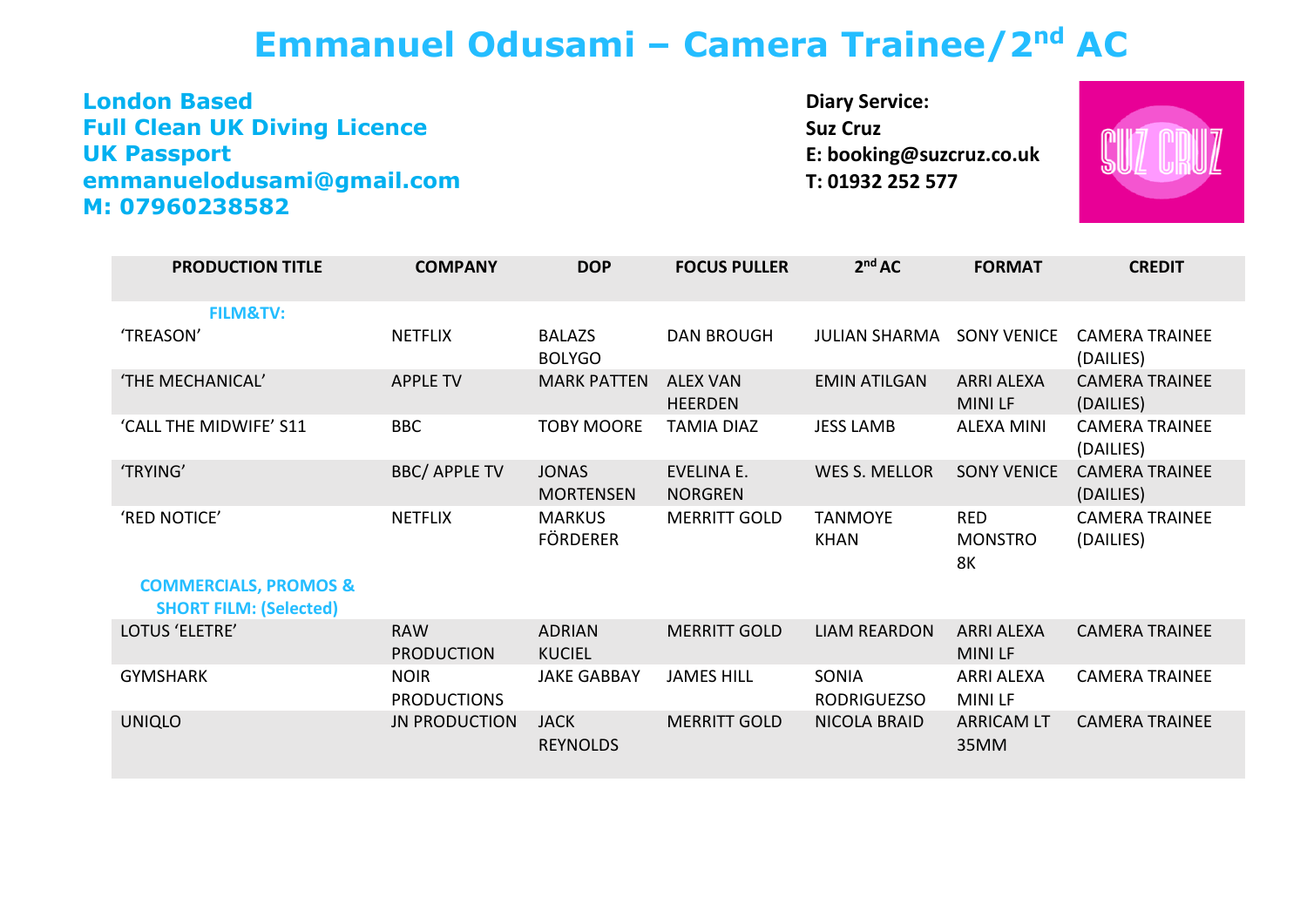# **Emmanuel Odusami Camera Trainee/2nd AC**

#### **E: emmanuelodusami@gmail.com M: 07960238582**

| <b>TESCO 'REMEMBER'</b>                                                           | <b>FRIEND LONDON</b>               | <b>ALEX</b><br><b>MELMAN</b>       | PHIL MARTIN                       | <b>CHOLE</b><br><b>HARDWOOD</b>                | <b>SONY VENICE</b>                 | <b>CAMERA TRAINEE</b>      |
|-----------------------------------------------------------------------------------|------------------------------------|------------------------------------|-----------------------------------|------------------------------------------------|------------------------------------|----------------------------|
| MCDONALDS 'CHICKEN BIGMAC'                                                        | <b>FRIEND LONDON</b>               | <b>PATRICK</b><br><b>MELLER</b>    | <b>JEFF VINE</b>                  | RACHEL WOOD                                    | <b>SONY VENICE</b>                 | <b>CAMERA TRAINEE</b>      |
| <b>STAY TRUE' (SHORT FILM)</b>                                                    |                                    | LAMI<br><b>OKREKSON</b>            | <b>OWEN DIPLOCK</b>               | <b>MYSELF</b>                                  | <b>ARRI ALEXA</b>                  | 2ND AC                     |
| <b>HSBC 'OUTLINES'</b>                                                            | <b>OUTSIDER</b>                    | <b>ALEX</b><br><b>MELMAN</b>       | <b>PHIL MARTIN</b>                | <b>DANIEL LILLIE</b>                           | <b>SONY VENICE</b>                 | CAMERA TRAINEE /<br>2ND AC |
| <b>TOOLSTATION 'LECCYSAURAS'</b>                                                  | <b>MERMAN</b>                      | <b>ALEX</b><br><b>MELMAN</b>       | PHIL MARTIN                       | <b>DANIEL LILLIE</b>                           | <b>SONY VENICE</b>                 | <b>CAMERA TRAINEE</b>      |
| BRITISH GAS 'CUPPA', 'BOARD<br>GAME', 'EV CHARGER',<br>'HOMECARE' 'HOME INSTALLS' | <b>BISCUIT</b><br><b>FILMWORKS</b> | <b>TIM MAURICE</b><br><b>JONES</b> | <b>MERRITT GOLD</b>               | <b>BRUNO MAURICE JONES</b><br>&<br>ETHAN LODGE | <b>ARRI ALEXA</b><br><b>MINILF</b> | <b>CAMERA TRAINEE</b>      |
| <b>MERIDIAN 'ORANGUTAN'</b>                                                       | <b>BISCUIT</b><br><b>FILMWORKS</b> | <b>TIM MAURICE</b><br><b>JONES</b> | <b>GUY HAZEL</b>                  | <b>BRUNO</b><br><b>MAURICE JONES</b>           | <b>ARRI ALEXA</b><br><b>MINI</b>   | <b>CAMERA TRAINEE</b>      |
| DHSC 'URBAN STEP BACK' &<br>'GARDEN BBQ'                                          | <b>MERMAN</b>                      | <b>BEN KRACUN</b>                  | <b>PAUL DAIN</b>                  | <b>CRISTINA CRETU</b>                          | <b>ARRI ALEXA</b><br>LF            | <b>CAMERA TRAINEE</b>      |
| <b>VOLKSWAGEN 'SHEETS'</b>                                                        | <b>ACADEMY FILMS</b>               | <b>BEN KRACUN</b>                  | <b>PAUL DAIN</b>                  | <b>ELLIOT DUPUY</b>                            | <b>ARRI ALEXA</b><br><b>MINI</b>   | <b>CAMERA TRAINEE</b>      |
| DHSC HFSA COVID PHASE 4<br>'MAGNIFICENT SIX' & 'FAMILIES<br>IN THE PARK'          | <b>MERMAN</b>                      | <b>BEN KRACUN</b>                  | <b>BARNEY</b><br><b>BATCHELOR</b> | <b>CHRIS STARKEY</b>                           | <b>ARRI ALEXA</b><br><b>MINILF</b> | <b>CAMERA TRAINEE</b>      |
| ALDI - 'HOTEL' & 'BEACH'                                                          | <b>MERMAN</b>                      | <b>ALEX</b><br><b>MELMAN</b>       | PHIL MARTIN                       | <b>DANIEL LILLIE</b>                           | <b>SONY VENICE</b>                 | <b>CAMERA TRAINEE</b>      |
| DOMINO'S FRAZZLED DAD                                                             | <b>FRIEND LONDON</b>               | <b>ALEX</b><br><b>MELMAN</b>       | PHIL MARTIN                       | <b>DANIEL LILLIE</b>                           | <b>SONY VENICE</b>                 | <b>CAMERA TRAINEE</b>      |